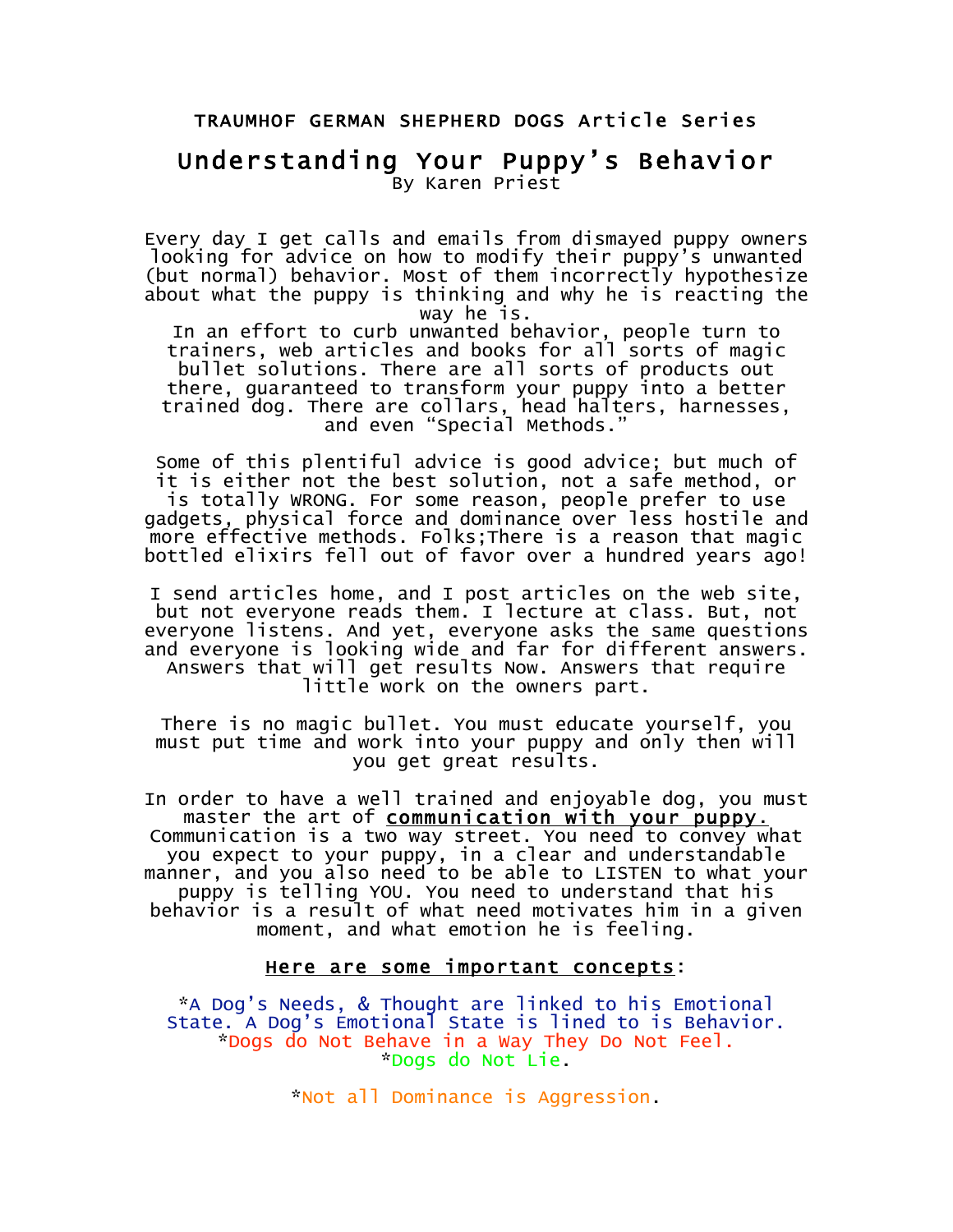\*Not all Behavior involving Nipping, Biting, Frustration is intentionally Aggressive.

\* When NORMAL puppy behavior is undesireable, you must teach your puppy the behavior you desire. Mouthiness is NORMAL for puppies. (Please see my article on NORMAL Puppy Behavior)

\*You do not Have to Establish Dominance Over your Dog in order to Lead, communicate and Have him agree to Your Terms.

Let me say that again : YOU DO NOT HAVE TO Dominate Your Dog. (And you should NEVER be engaging in "Dominance Rolls, where you pin your dog upside down in a "submissive position." NEVER. With 16-20 Shepherds in my home at all times, I have NEVER had to resort to this silly, barbaric, and dangerous tactic.)

In other words, you can be a leader in the way a Captain leads a Team, but you don't have to be a harsh Dictator who oppresses. You can be a good boss vs. a boss who is horrible to work for. You can be a parent who establishes boundaries, but is fair and easily accessible.<br>  $\bigotimes \mathcal{O} \bigotimes \mathcal{O} \bigotimes \mathcal{O} \bigotimes \mathcal{O} \bigotimes \mathcal{O} \bigotimes \mathcal{O}$ 



Puppies/Dogs have basic needs that are prevalent in their emotions and thought, and thus their behavior. Puppies need food, water, exercise,

stimulation/investigation, play & social interaction. They need sleep, they need to eliminate, and they need to feel safe.

If a puppy FEELS pent up, in need of play and exercise, he behaves this way – in a way we might call "hyper" or frenetic. My Mom's normally quiet, snuggly "Lap dog" Bichon would go on what we called a "Tear" when we came home & she was let out of her crate. She would fly around the house at a speed -of -light run, leaping on furniture, racing round the sofa, grunting, wagging…it was like watching a swirling tornado! Why was she "being hyper"? Because she felt pent up, and was releasing her energy in a most enthusiastic way. She did not have the self restraint to sit quietly when she felt so elated and was anticipating her upcoming routine walk.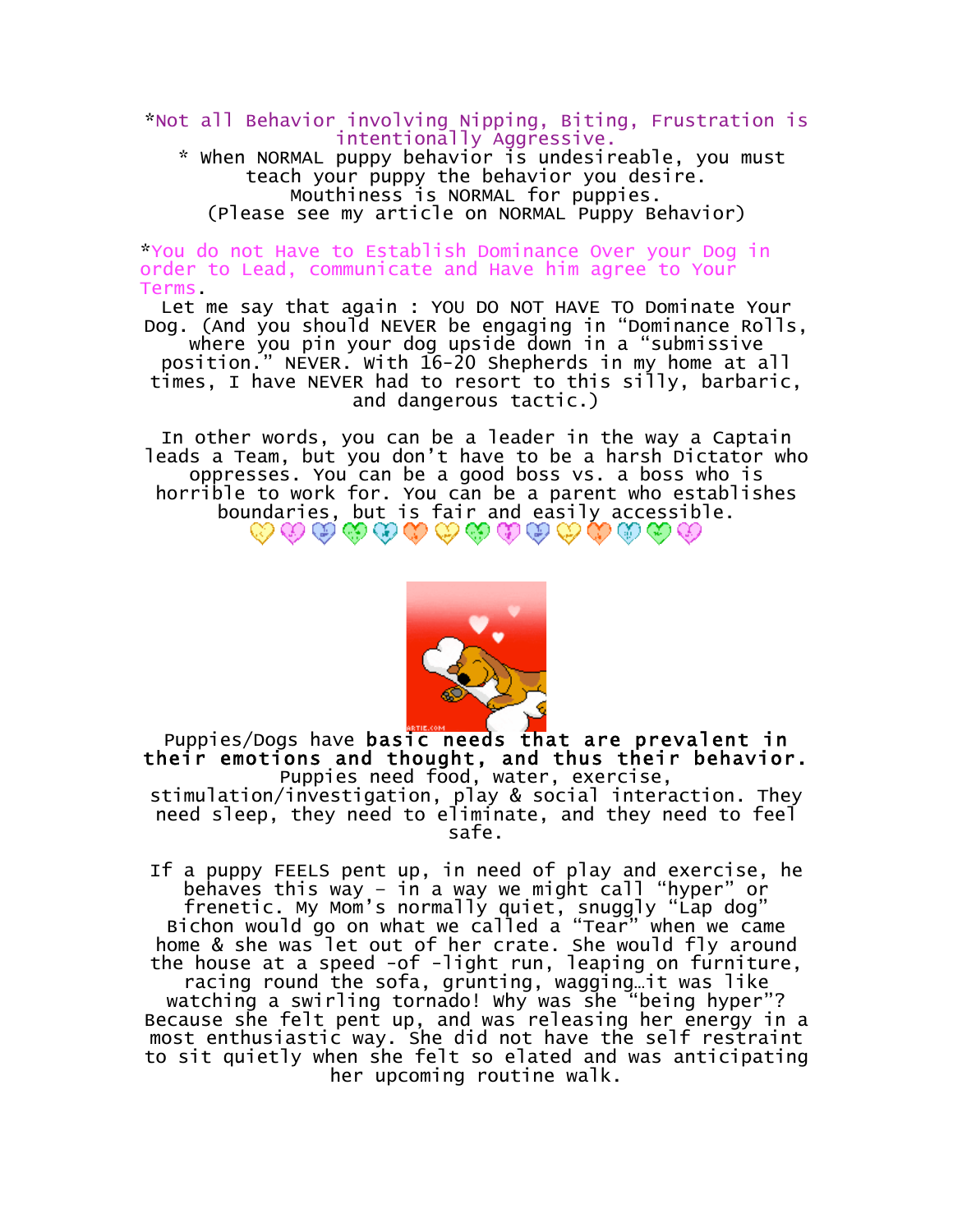If a puppy feels ill, he is not thinking about food or eating, nor is he interested in playing. If he FEELs sick with a belly ache, his behavior & thought mimics his emotive state. He plunks down listlessly, and behaves as he feels. We would say he "ACTS sick." <u>Dogs do not "act"</u>. They reflect what they really feel. Behavior and thought are tied to the dog's emotions.

Much of a puppy's antics can be traced to a need, and the frustrated puppy trying to convey his need or desire.

Puppies must learn the "rules of engagement" and must learn restraint. They must learn to sit still and stifle their gleeful jumping as they hope to hasten you to get shoes on and take them out to play. We need to teach the puppy that behaving in the way we want him to will result in his need being met.

As an example, when I was a teenager, I was the proud owner of a very messy room. I was busy spending time on things more important to me than cleaning up. After school, riding

my horse was my number one priority.

One day, I came home and my mother was waiting for me. She told me that her cleaning lady had been unable to vacuum my room because all my belongings were littering the floor. My Mom told me that I was not going to ride my horse until the room was cleaned. I went right to work dutifully and

cleaned my room so I could go ride.

It is your job to teach your puppy that the behavior less desirable to him (Sitting patiently) is the only route to what he wants (Going outside! or playing with you! or

getting his dinner!). Once he understands, he will comply. If, in the puppy's estimation, the less desirable behavior leads to nothing good, he will not choose to repeat it.

This is how puppies "operate":

\*If a Behavior Leads to a Result that is Positive for Puppy, he is Likely to Repeat the Behavior. \* IF a Puppy has an Unmet Need, he Will Communicate This to You in His Behavior.

## Here are some Situations that I<br><u>I lustrate my point. These Situations are Commonly</u><br>Presented to me by Puppy Owners as "Issues".



The owners think the puppy's behavior is bad, aggressive, mad, defiant. None of this is true.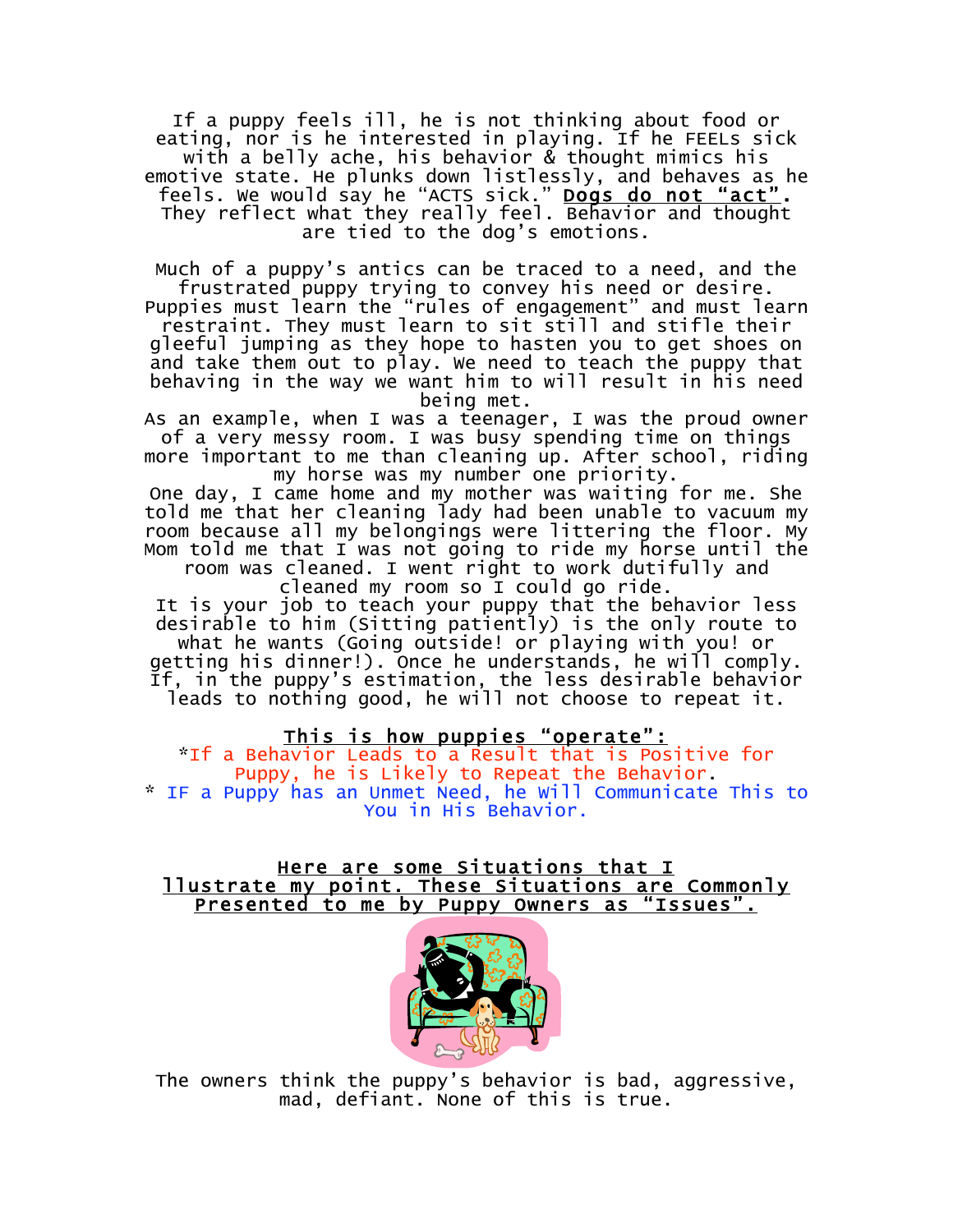\*"When I try to sit on the sofa and watch tv, (You can also insert "When I talk on the phone" or "When I work at the computer") the puppy won't let me! He leaps up on me and nips at my legs (hands/ face/the sofa; insert your choice) It is as if he is saying "I don't want you to watch tv."

Then, when I push him off, he relentlessly comes back at me.

#### OF COURSE HE DOES. Pushing him off and ignoring his needs is frustrating him even more. Think how frustrated You get when he appears not to "listen" to you!

Guess what? Your puppy is communicating with you, but you don't understand his language. This is frustrating to him. Has he been out to pee/poop? If so, has he had his dinner/drink? If so, has he had enough exercise/walk/play? If you answer No to this one – get up off your lazy butt and get this puppy doing some physical activity! You might not feel like walking after a long day, or on a cold night, but you OWE THIS PUPPY to meet his need for exercise. If you have done that, then it is most likely puppy is telling you that he wants your ATTENTION and interaction. He doesn't want to be given a toy and told to go away! Spend 15 minutes playing WITH him. Then, give him a chewie and sit back on your sofa (make your call/ work on your computer.) If he is still insisting he needs you, and ALL his needs have been met, then you should crate him or xpen him or baby gate him in his area and give him a chewie. OR, remove yourself to work elsewhere. Give him a 10 minute time out. Try again. This may take several repetitions. It is imperative that you NOT get angry or upset or rough. No emotion, just cause/effect. Puppies can understand actions = consequences. Eventually they learn that bugging you while you are doing something is not going to get them what they want. If you lean down, push puppy away, talk to him… you just gave him what he wanted .. your attention. You just trained

him to keep persisting!



### \*"My Puppy Thinks I am a sheep"

## Or<br>My puppy is displaying dominant aggressive"<br>tendencies!"

This situation is also one that is recanted to me weekly, and the owners' beliefs, above, are just two erroneous conclusions that owners have recently arrived at.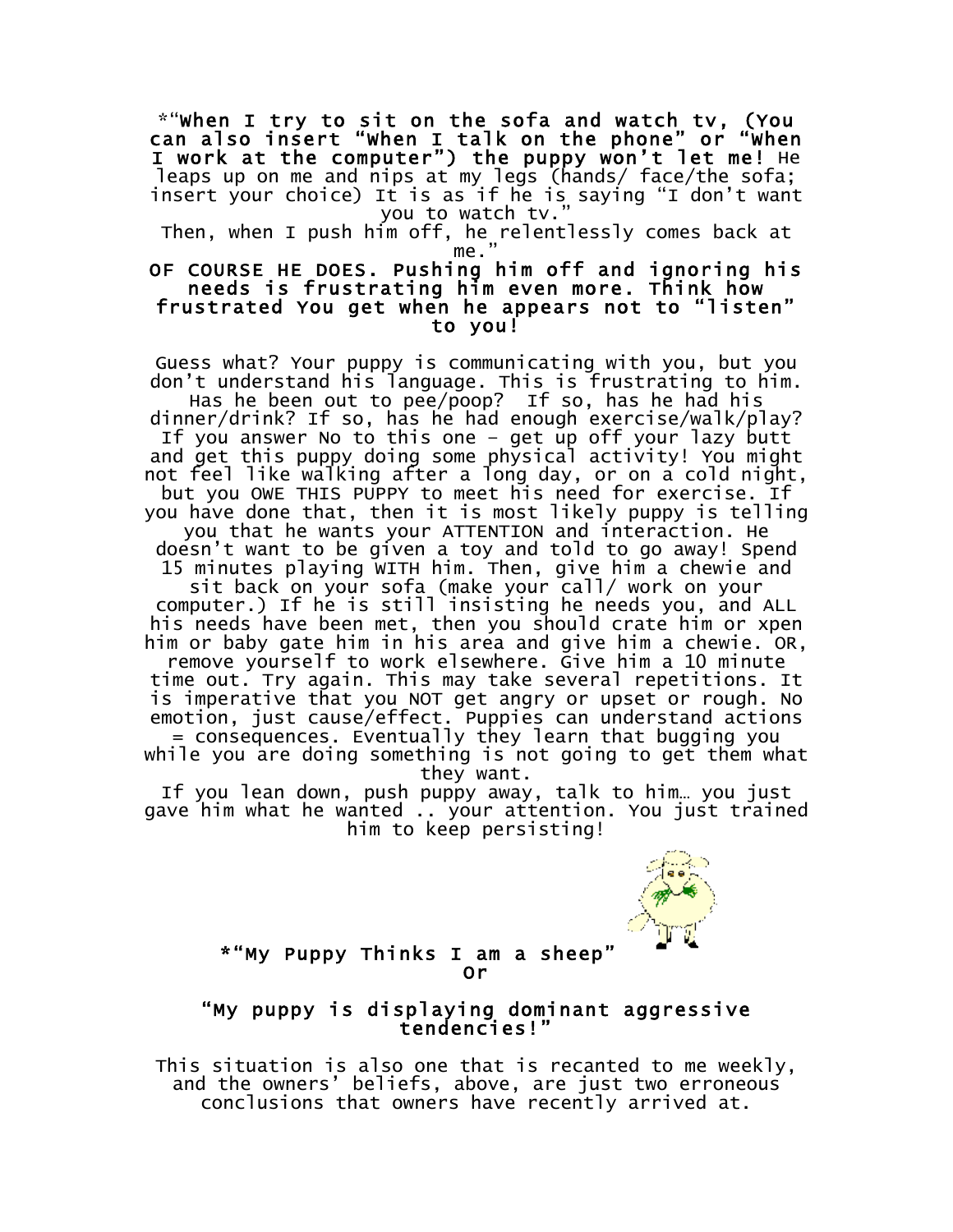The situation:

"When I walk in my home, the puppy gets tangled in my feet, won't let me walk, and bites my slippers,(insert your choice: grabs my pants legs/ ripped my pants/ bites my legs/ leaps up nipping my arms.) I am worried that this seems very aggressive for a young puppy. AND I read that dominant puppies get tangled in your feet while submissive ones trail behind you."

Or, a similar version of the above situation, but this time the owner concludes:

"Does he think I am a sheep? Is he herding me?"

PEOPLE! Think like a dog! Dogs behave the way they feel & are motivated by needs!

What is your puppy doing?

(First, a word about Herding. The herding instinct is not confined to SHEEP. A puppy doesn't have to think you are a sheep to herd you! Shepherd Dogs herd sheep, goats,

horses, people.. whatever needs herding! If you are walking in a group in the wooded park and a child or elderly person in your group falls behind, the dog might circle back and

 $'$ herd" them along to stay with the group. But, when you are walking in your hallway, and he dive bombs your feet/legs(…unless you are wearing a lamb skin costume compete with sheep scent and uttering BAAHHHHH…) no I do not think he is herding you like a sheep!)

Puppies who do this are seeking attention and seeking to have a need met. They might be trying to get your attention, telling you they are teething and need a chewie, or that they hope you head to the kitchen b/c they are hungry, or they need to go out. This is often a very frustrated behavior. And just as often, becomes a fun game to puppy who succeeds in getting attention even if it's negative attention.

What should you do?

\*Ask yourself if puppy has a need to go out/eat/exercise. if all these are taken care of you can:

\*Ignore it and keep walking with puppy attached to shoe. \*Interest puppy in something else.

\*Carry a leash and treats, and at these moments, leash puppy and do a few obedience commands for praise and rewards. (Puppy in a sit = puppy who isn't attached to slipper.)

\*Remove puppy to crate as quickly and emotionlessly as you can.

\*Make a hurt puppy squeak noise when he grabs on/bites. If he lets go and cocks his head like "Huh? You're hurt?" you can then praise his releasing you and grab a toy and play with it with him.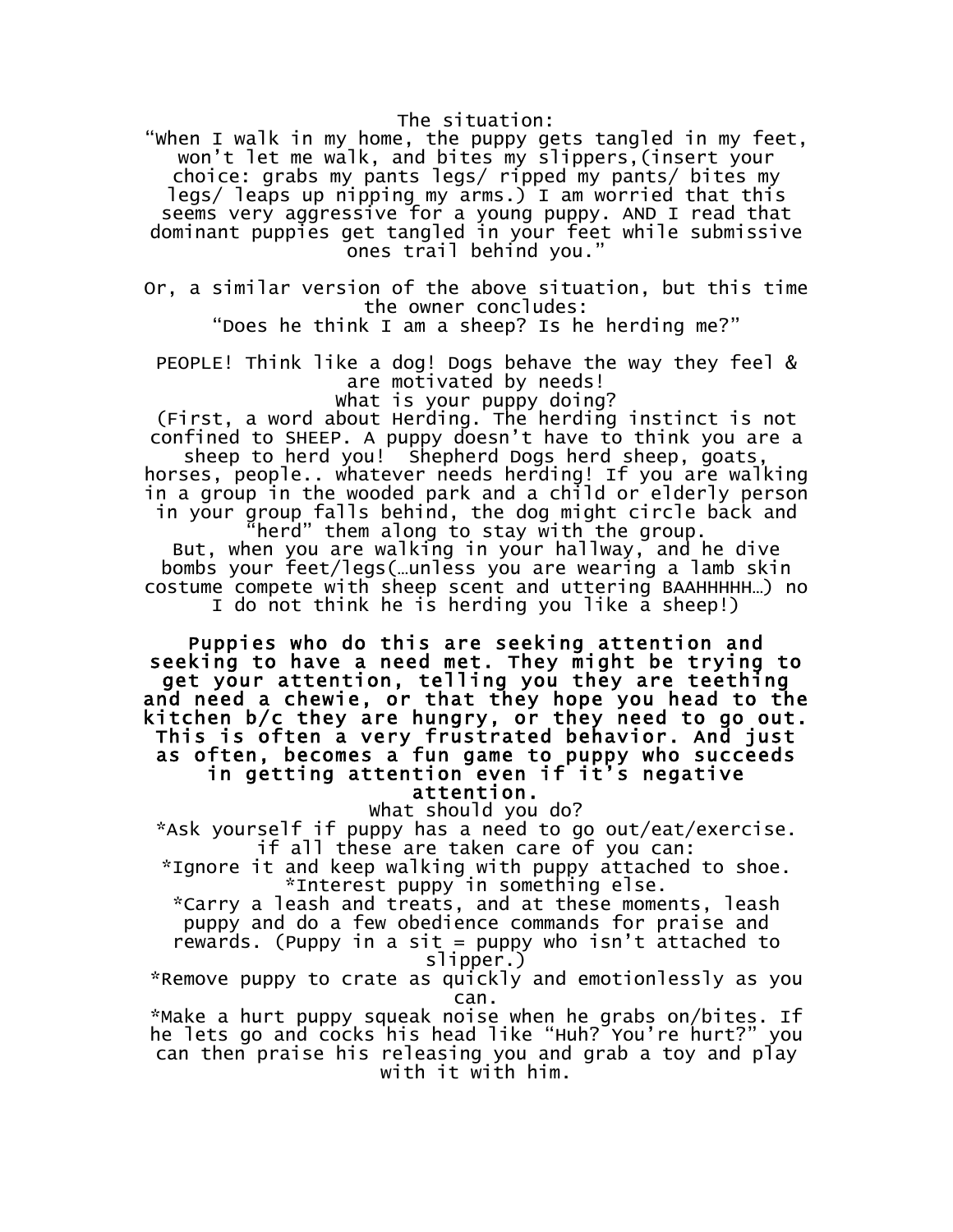Warning: If you reach down and roughly remove the little alligator and shove him away, scolding him, he will grow more frustrated and come back at you. I guarantee this will have the opposite effect from what you want, and will not discourage him!

This is NOT aggression. This is NOT a sign of dominance. In my opinion, the folks who preach that everything is about dominance and submission are wrong. I live with more dogs than most people. If more than two dogs constitute a pack, I have a large pack, with 16-20.

And I RARELY ever see dominance displays in my house. Most day to day dog behavior and emotion is not based on a need to dominate.

When one of my dogs jumps on the sofa with me, lays his head in my lap, flips over and asks for a belly rub… I am 100% sure the dog is not motivated by a need to be on equal

"high up" ground with me nor a need to dominate me. The dog's behavior reflects a desire to be warm and safe, or to get relaxing attention/touch, or to settle in a comfy place

to nap. When our dogs join us in our bed, sometimes a submissive dog takes the highest place, above my head on my pillows and the more pushy dog who got there last, settles for a place by my feet, lower down. No dominance contests there, either.

We invite our dogs to come be with us, and if they are causing us to have no room or be uncomfortable, we can ask

them to go down. Our dogs NEVER growl at us. Once in a while one might try to "play dead" because he doesn't want to lose his comfy resting spot.. but with reassurance from us that YES, we MEAN it, the offender will leave with no more than a sigh.

Further, Dominance and Aggression are not the same thing! A dog can exhibit dominance without being aggressive.

Next Situation:

#### \*'My dog has to greet everybody and every dog he sees…he is so social that I can't hold him back!"

or "My dog does not like to meet new people. He likes some people, but not everyone. He also doesn't seem<br>to like playing with groups of dogs at daycare or at<br>the park. He plays fine with his friends, but he<br>doesn't seem comfortable in big groups."<br>Not every puppy feels the n

the homecoming queen, the class president.

Some puppies will never welcome new people and new dogs with ease and effusive warmth.

As long as your puppy is well behaved and tolerant, you should not ask him to be someone he is not.

Some humans are shy. These people are difficult to get to know, but once you befriend them, they are often truly wonderful individuals. Why can't we accept this in dogs? Not all dogs WANT to play at doggie daycare. It might make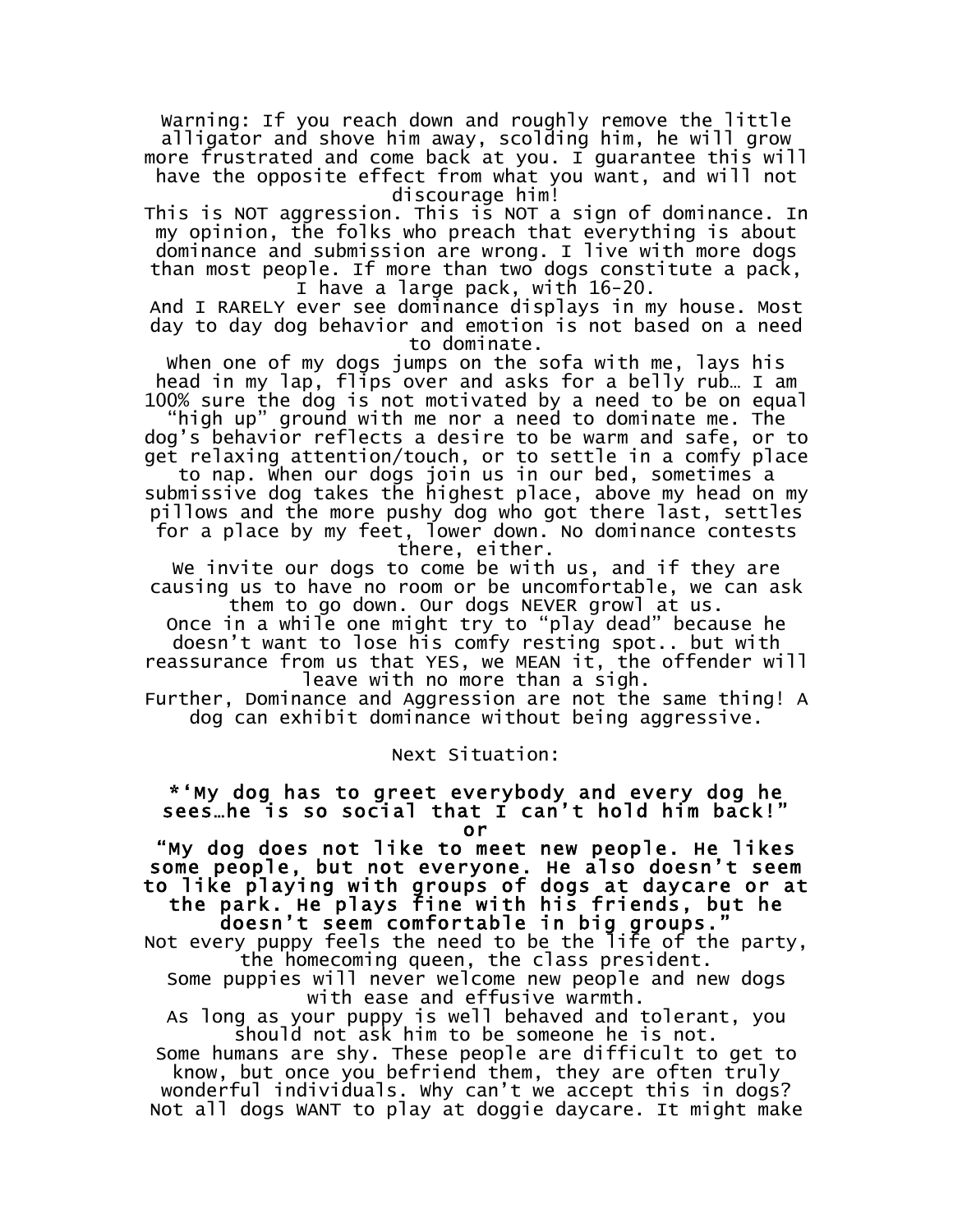US feel better about leaving them if we can imagine them playing all the day through, but the dog may be trying to tell us this is not his "thing".

Does it make him a bad dog? No.

Our job is to set up as many good experiences for this dog as we can, so he learns that he is safe, even if he isn't 100% happy about a situation.

Our job is to socialize the puppy on his own terms, and not force him to endure endless hands in his face or arms around him. We must be aware of his feelings and his

anxiety and not overwhelm him with too much "space invasion." He must learn to tolerate people and dogs in his proximity, as he will need to be able to walk with you when people and dogs are present. He must be secure in your ability to keep him safe and not feel he must look out for

himself and make decisions about who can approach him. But, realistically, it is unfair to expect him to morph

into someone he is not.

A client recently came to my class with an exceptionally well trained dog. The owner had obviously worked hard, and the dog was truly a star pupil. He obeyed every command happily, and looked at his owner attentively. When other dogs came close to him, he was worried. It took a lot of

effort, but he trusted that he was safe by his owner's side, and he maintained his down, his stay, whatever exercise we were doing. When I walked close by, he again

told me (with is body language) that he was worried. He did not engage in aggressive displays. He didn't lunge, bark, growl. And I respected his feelings and did not stare at him, reach for him, invade his space. I didn't pressure him more than he could handle. I tossed a few cookies in his direction. When he took them and approached me for more, I held the treats in a flat hand, kneeling near him, looking away from him. We worked slowly, and by the next class, I could take his lead, feed him treats and he was willing to sit and down for me. I was able to scratch under his chin and tell him how great he was.

It is important that his owner can walk near people – and we all know that people can be unpredictable and COULD reach for the dog. So, we need to know the dog can handle that. But we don't need to have tons of folks gushing and

hugging him, violating his personal comfort zone and

touching him. He just doesn't want that. Can you sympathize with his plight?

Imagine you are a female, out with friends at a bar. There is a man on a bar stool next to you. He keeps trying to catch your eye, He is smiling, winking, leaning toward you. You think "EWWWWWW… CREEPY", and you turn your back to him.

You are speaking in body language, just like a dog does! Your body language says GO AWAY.

You give your friends the eye and try to show them that you think this guy is creepy and he is bugging you.

Creepy guy does not register body language.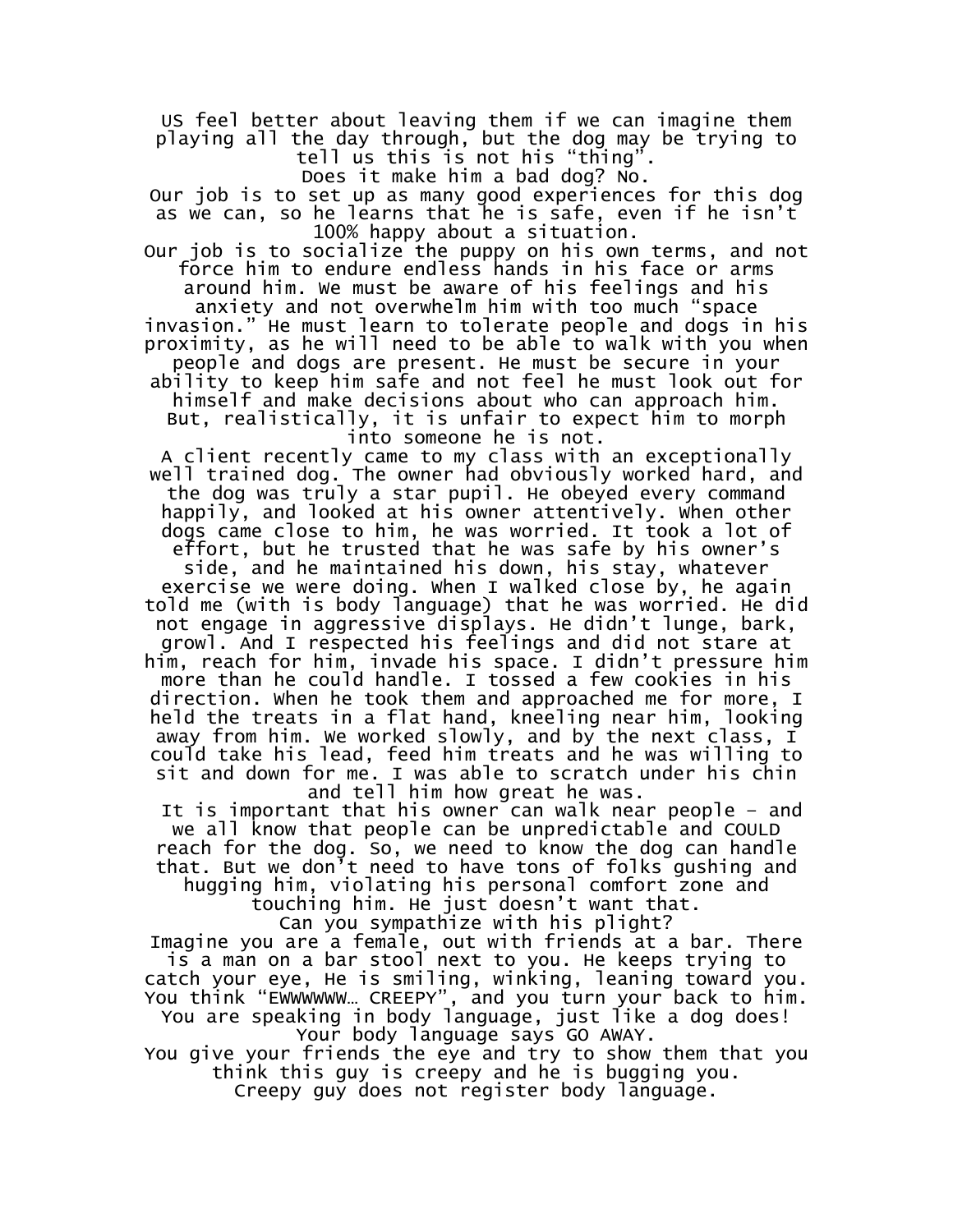Next, he moves closer. He tries to ask if he can buy you a drink. You pretend you do not hear him.

He leans closer still, and he does a very rude thing! He drapes an arm over you very familiarly, and hugs you as he slurs and whispers in your ear!

What do you do?

If you are very well mannered, trying to keep composed and minimize the fuss, you might say "Excuse me, I am happily married, and I am not interested." And wait until he bakced

off, before moving as far away as you could. If the female in question was ME, the guy might get smacked! Or at least a tongue lashing. Touching me is crossing the line!

I might lose my temper!

Sort of similar to a dog growling or snapping! The dog feels much like the female in the bar.

Conversely, the dog who simply can not pass up an opportunity to socialize is equally problematic. These dogs drag owners where they don't want to go. Often their "Greetings" are conceived by other dogs as rude or pushy, and other dogs might not react well. The owner says "He is very social and he only wanted to play!" But, FiFi the white Standard Poodle dog who just pinned him down and gave him a lesson in manners was not pleased by his rude space invasion.

These "friendly" dogs are often the target of other dogs' reprimands.

These dogs also frequently display "selective hearing" and ignore their owners pleas and calls to come away from a group of playing dogs. A social dog is highly motivated by playful group behavior. He simply can not bring himself to choose the behavior you want over the more self

reinforcing, more motivating activity.

The party animal dog usually bestows all humans with sloppy kisses, jumps up at them in his exhuberance, and demands patting, demands that you SEE him and acknowledge. He brings your mother in law (the dog hater) his yucky ball and keeps nudging her with it until she throws it for him.

IF she ignores him, he drops it in her lap,on her silk pants. He is convinced she is his new best friend. This dog must learn that "good" behavior will earn him play

time. Sitting will earn him greetings, ball throws, treats. He must have boundaries established and enforced. He will always be social, but he must override his desire

to meet and greet with learned restraint.

# \*The final scenario I want to address is the dog who begins to "act up" on an on leash walk, when encountering a person or another dog they didn't

expect.<br>The solution to this problem requires more of an explanation than I can provide here. I have a separate article on this subject, for those who are interested.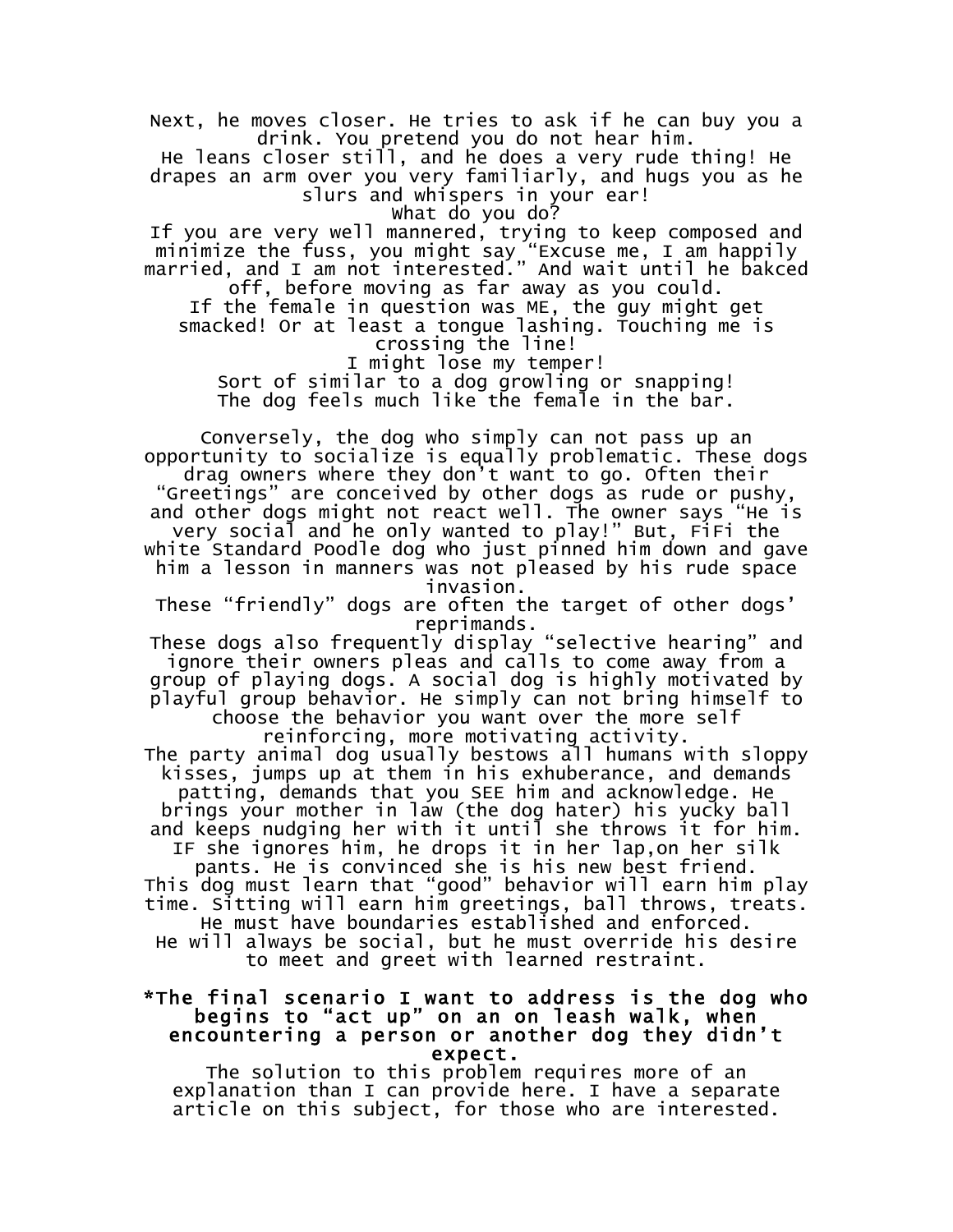However, I will briefly address the issue here because it is frequently presented to me by puppy owners.

"I was walking Fido on our street at dusk, and a neighbor was walking towards us on the other side of the street. Normally, we don't see anyone, but Mr. Baker has taken up walking. Fido saw him and at first he ran back against my legs and put his hackles up and then he barked. I asked him what was wrong, tried to reassure him that it was just Mr.

Baker.. but Fido just got more noisy and was jumping up like he wanted to get at Mr. Baker! T Mr. Baker crossed the street and gave me a dirty look. I

was embarrassed. The rest of the way home Fido looked over his shoulder in the direction of Mr. Baker.

The next night, I saw Mr. Baker before Fido saw him. I was hoping we would not see him, but there he was! I shortened the leash and asked Fido to sit, but when he saw Mr. Baker he barked again, and he got up and refused to sit again. I corrected him sternly, but Fido ignored me and pulled me very hard as he leaped up, barking. Mr. Baker was walking closer to us because we were nearer to his house tonight. Fido got really upset and the closer Mr. Baker came, Fido got more unruly. Mr. Baker went up his driveway and I pulled Fido away, but now he watches for Mr. Baker when we walk every night! He is acting very dominant and aggressive.

This dog exhibited a range of behavior and emotion. The owner did a few things incorrectly. (Positively reinforced the outburst in an effort to reassure, tightened the leash and tensed up, corrected a dog who was asking for

guidance.) And this dog is NOT acting in a dominant or aggressive way.

He is acting ANXIOUS and FEARFUL (Evidenced by leaning into owner, hackles, startled woof.) and also upset at having to make a decision about what to do to protect himself and owner.

Similarly, there are dogs who react to other dogs with similar behavior – usually based on fear.

There is a solution to this problem, but it is not a quick fix.

This sort of behavior becomes quickly habit. It is similar To Mailman Syndrome.

What is Mailman Syndrome?

Dog is resting on sofa, where he can see out to the walkway. Owner is at work. Mailman (= intruder) comes up walk. Dog lifts head, sees this, erupts in crazy barking. Mailman drops mail, retreats. Dog thinks "HEYYYYYY, I got him to leave!" Next day, he barks, mailman leaves. Behavior

is now routine. Dog believes it is his job to deter the thug. Dog notes that his barking is an effective solution

that leads to the desired result. Fido in the situation above is pretty sure his WOOFs led to Mr. Baker's retreat. Scary surprise stranger leaving = good